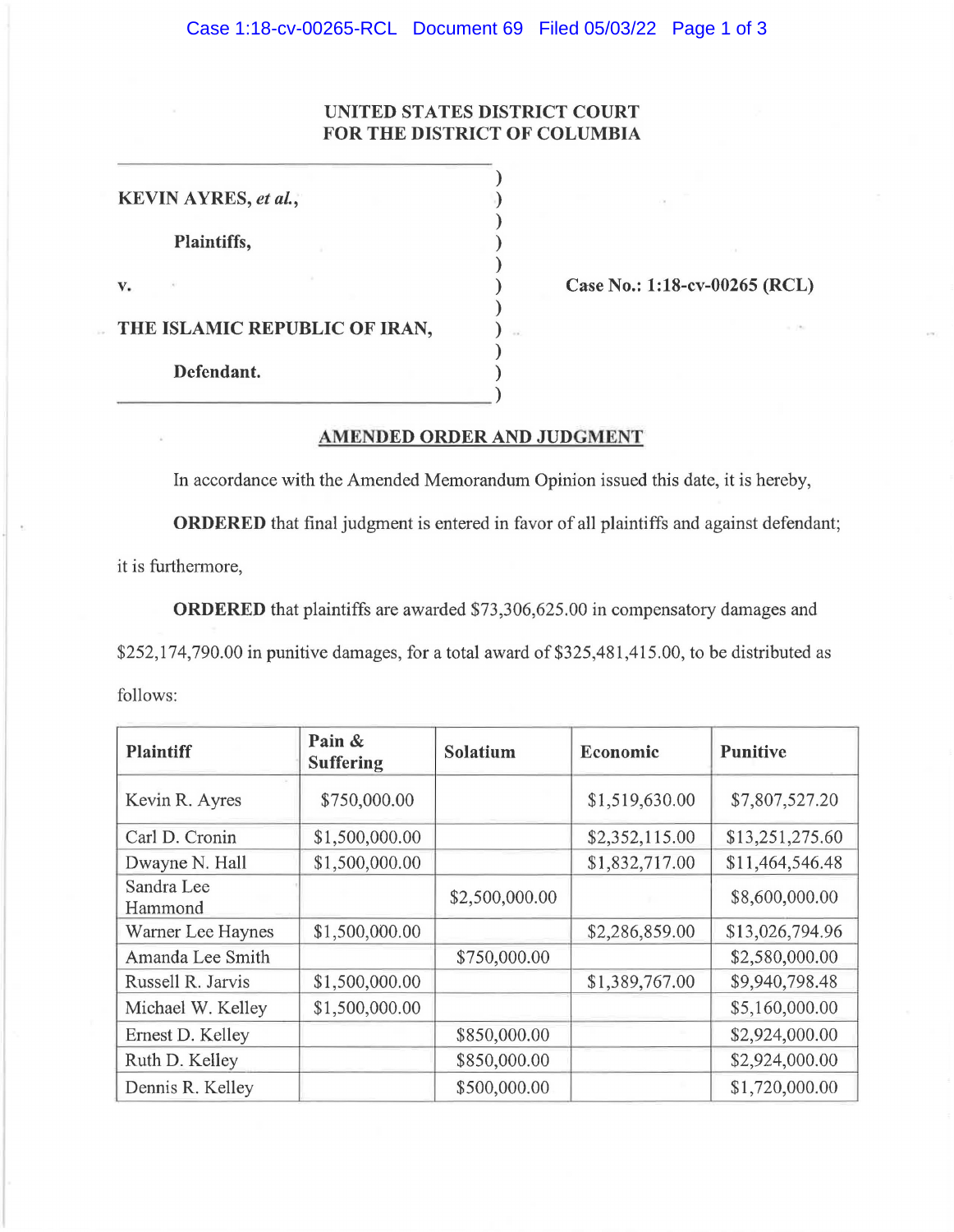| <b>Plaintiff</b>                    | Pain &<br><b>Suffering</b> | Solatium        | Economic        | <b>Punitive</b>  |
|-------------------------------------|----------------------------|-----------------|-----------------|------------------|
| Teresa D. Cearley                   |                            | \$500,000.00    |                 | \$1,720,000.00   |
| Lisa A. Fletcher                    |                            | \$500,000.00    |                 | \$1,720,000.00   |
| William C. Kilgore,<br>Jr.          | \$2,000,000.00             |                 | \$2,633,432.00  | \$15,939,006.08  |
| Myron A. Kyle                       | \$0.00                     |                 | \$0.00          | \$0.00           |
| Gary G. Lewis                       | \$2,000,000.00             |                 | \$1,070,743.00  | \$10,563,355.92  |
| Deborah Lee<br>Marshall             |                            | \$1,000,000.00  |                 | \$3,440,000.00   |
| <b>Estate of Jack Lee</b><br>Martin |                            |                 | \$1,003,650.00  | \$3,452,556.00   |
| James N. Martin Sr.                 |                            | \$5,000,000.00  |                 | \$17,200,000.00  |
| Linda L. Martin                     |                            | \$5,000,000.00  |                 | \$17,200,000.00  |
| James N. Martin Jr.                 |                            | \$2,500,000.00  |                 | \$8,600,000.00   |
| Joe Carroll Martin                  |                            | \$2,500,000.00  |                 | \$8,600,000.00   |
| <b>Jeb Scott Martin</b>             |                            | \$2,500,000.00  |                 | \$8,600,000.00   |
| <b>Jill Barton</b>                  |                            | \$2,500,000.00  |                 | \$8,600,000.00   |
| Stacey T. McGinnis                  | \$1,500,000.00             |                 | \$2,412,704.00  | \$13,459,701.76  |
| Charles R. Ogle                     | \$2,000,000.00             |                 |                 | \$6,880,000.00   |
| Melanie A. Ogle                     |                            | \$1,320,000.00  |                 | \$4,540,800.00   |
| Michael B. Oross                    | \$2,000,000.00             |                 |                 | \$6,880,000.00   |
| Megunah B. Qehath                   | \$750,000.00               |                 | \$1,893,424.00  | \$9,093,378.56   |
| <b>Eugene Smith</b>                 | \$2,000,000.00             |                 | \$1,351,262.00  | \$11,528,341.28  |
| Brian M. Teek                       | \$1,500,000.00             |                 | \$1,040,322.00  | \$8,738,707.68   |
| Virgil T. Young, Jr.                | \$1,500,000.00             |                 |                 | \$5,160,000.00   |
| Isiah J. Young                      |                            | \$150,000.00    |                 | \$516,000.00     |
| Chyla D. Young                      |                            | \$100,000.00    |                 | \$344,000.00     |
| <b>TOTAL</b>                        | \$23,500,000.00            | \$29,020,000.00 | \$20,786,625.00 | \$252,174,790.00 |

It is furthermore,

**ORDERED** that defendant shall be liable for the entire amount; it is further,

**ORDERED** that plaintiffs shall forthwith, at their own expense and consistent with the requirements of 28 U.S.C. § 1608(e), send a copy of this Amended Order and Judgment, and the Amended Memorandum Opinion issued this date to defendant.